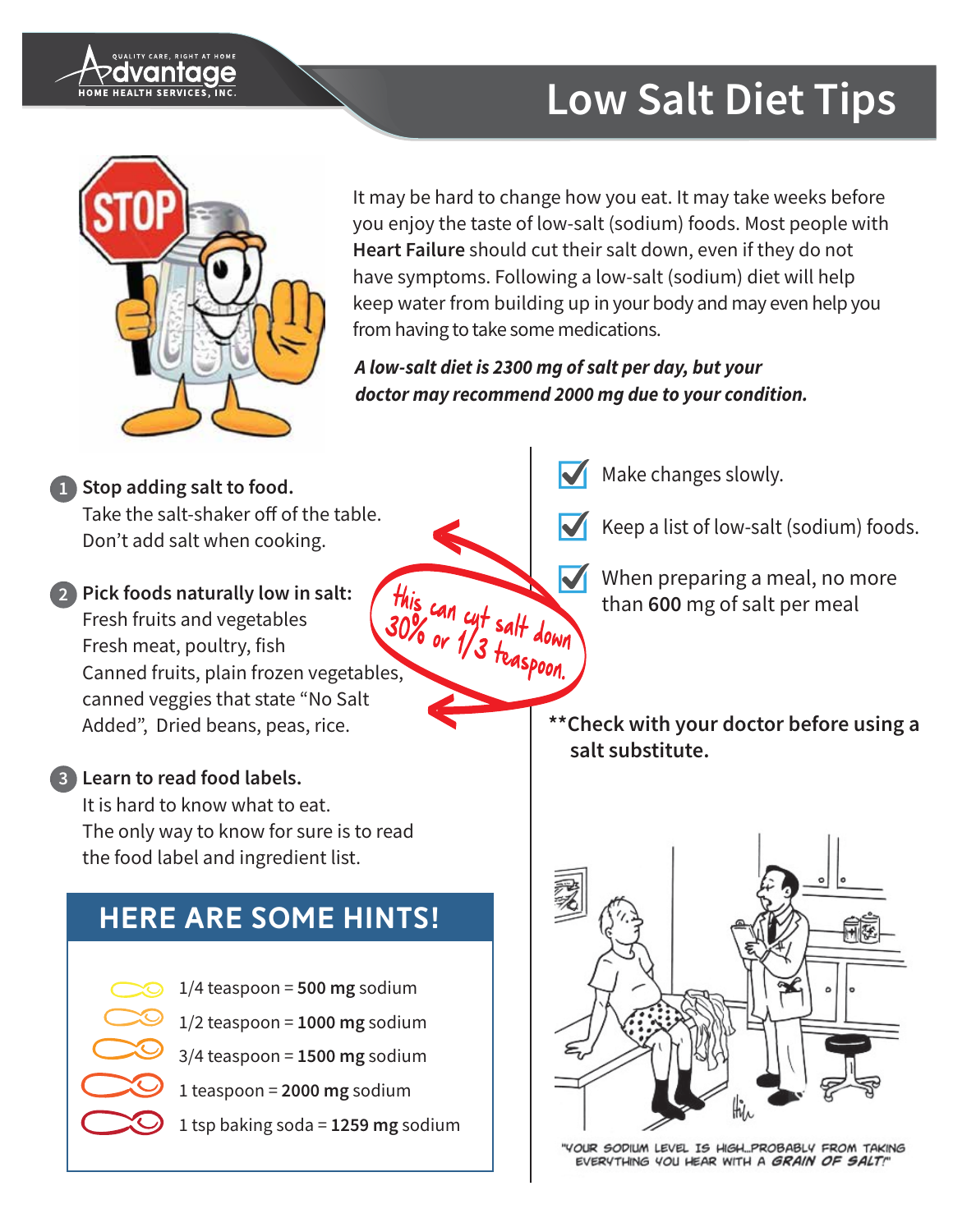

### SODIUM CONTENT OF SOME COMMON FOODS

| <b>Common Foods</b>   | <b>Amount</b> | <b>Sodium Content</b> |  |
|-----------------------|---------------|-----------------------|--|
| Milk, skim            | 1 Cup         | $135 \text{ mg}$      |  |
| <b>Buttermilk</b>     | 1 Cup         | 371 mg                |  |
| Apple                 | Medium        | $1 \,\mathrm{mg}$     |  |
| <b>Fruit Cocktail</b> | 1 Cup         | 7 <sub>mg</sub>       |  |
| Green Beans, Frozen   | 1 Cup         | 9mg <sub>°</sub>      |  |
| Green Beans, Canned   | 1 Cup         | 170 mg                |  |
| Green Beans, Fresh    | 1 Cup         | 2 <sub>mg</sub>       |  |
| <b>Dill Pickle</b>    | 1 Medium      | 928 mg                |  |
| Pork Loin             | $31/2$ oz.    | <b>51 mg</b>          |  |
| Ham                   | $31/2$ oz.    | 1255 mg               |  |
| <b>Bread</b>          | 1 slice       | 123 mg                |  |
| Rice, Plain           | 1 Cup         | 0 <sub>mg</sub>       |  |
| Rice, Mixes           | $1/2$ Cup     | 537 mg                |  |
| Soup, Chicken Noodle  | 1 Cup         | 1107 mg               |  |

| <b>Label Claim</b> |                                                                                        | <b>Definition</b>                                                                                                                                                                   |  |  |
|--------------------|----------------------------------------------------------------------------------------|-------------------------------------------------------------------------------------------------------------------------------------------------------------------------------------|--|--|
|                    | <b>Calorie Free</b><br><b>Low Calorie</b><br><b>Light or Lite</b>                      | Less than 5 Calories<br>40 calories or less **<br>1/3 fewer calories or 50% less fat; if more than half<br>the calories are from fat, fat content must be<br>reduced by 50% or more |  |  |
|                    | <b>Light in Sodium</b><br><b>Fat Free</b><br><b>Low Fat</b><br><b>Cholesterol Free</b> | 50% less sodium<br>Less than 1/2 gm of fat 3gmoffatorlessfat**<br>Less than 2 mg cholesterol and 2 gm or less satu-<br>rated fat **                                                 |  |  |
|                    | <b>Low Cholesterol</b>                                                                 | 20 mg or less cholesterol and 2 gm or less<br>saturated fat **                                                                                                                      |  |  |
|                    | <b>Sodium Free</b><br><b>Very Low Sodium</b><br><b>Low Sodium</b><br><b>High Fiber</b> | Less than 5 mg sodium **<br>35 mg or less sodium **<br>140 mg or less sodium **<br>5 gm or more fiber                                                                               |  |  |

Per reference amount (standard serving size). Some claims have higher nutrient levels for main dish products and meal products, such as frozen entrees and dinners.

\*\* Also per 50 g for products with small serving sizes (reference amount is 30 g or less or 2 Tbsp. or less).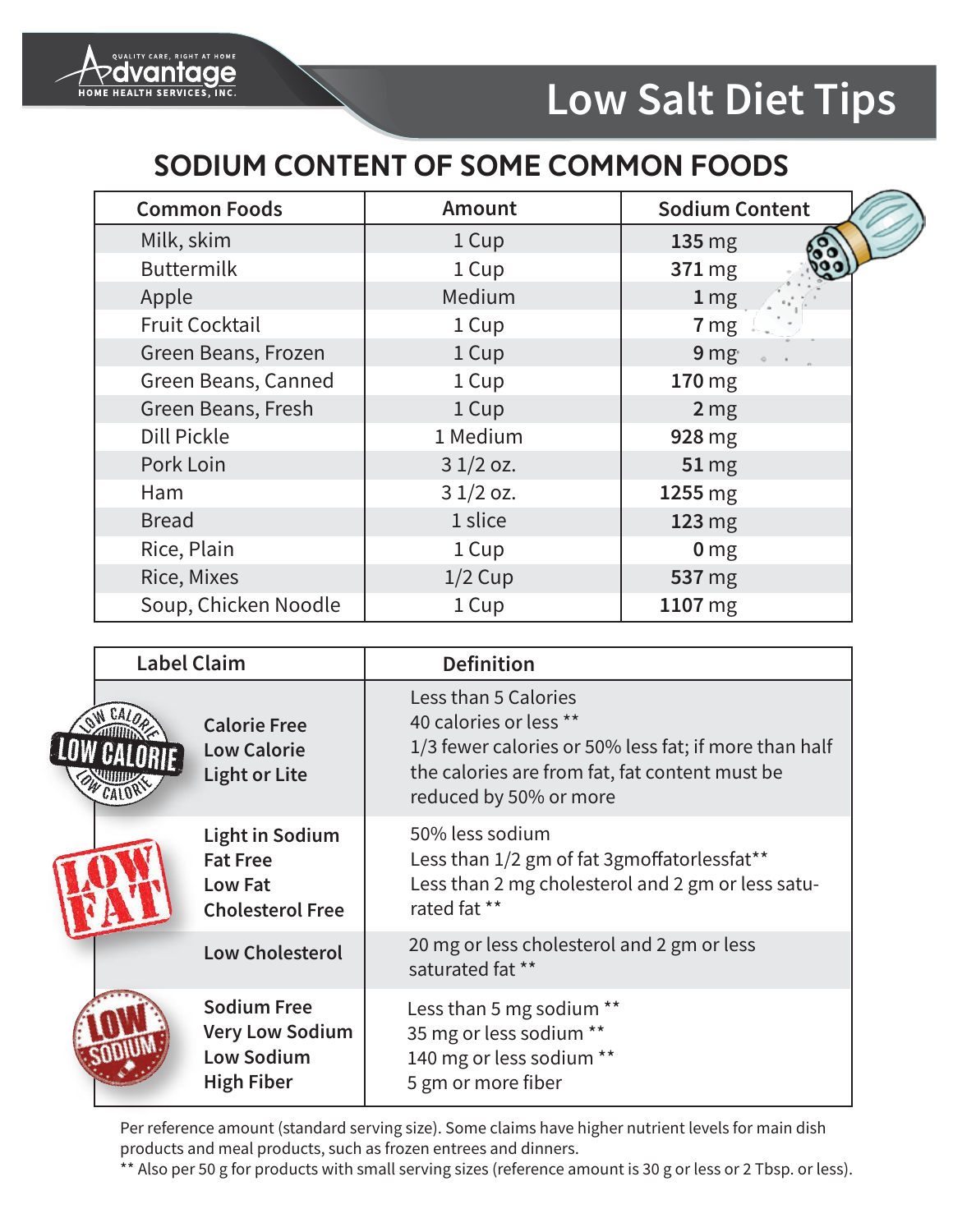

## **LEARN TO READ FOOD LABELS**

#### 1. Start Here

The Serving Size describes how much food is in one serving. All of the information on the label is based on serving size. The Servings Per Container should be reviewed carefully because it shows how much sodium, fiber, protein, fat, etc., is in each serving. This package contains 2 servings.

#### **2. Check Calories**

Look at how many calories in a single serving and the number of calories from fat.

#### **3. Limit These Nutrients**

Eating less of total fat, cholesterol, and sodium may help reduce your risk for heart disease, high blood pressure, and cancer. Try to increase dietary fiber in your diet and lower the intake of sugars.

### 4. Get Enough Of These Nutrients

Eat more fiber, vitamin A and C, calcium, and iron to maintain good health.

#### 5. Footnote

The Footnotes (Daily Values) for diet of 2,000 or 2,500 calories appear on the lower half of the food label. These numbers list the recommended limits of nutrients for each day. Your calorie needs may vary from these.

| <b>Saturated Fat 3g</b><br><b>Cholesterol 30mg</b><br>Total Carbohydrate 31g | Calories from Fat 110<br>% Daily Value | 18%<br>15%<br>10%<br>20%                                                                                                                                                         |
|------------------------------------------------------------------------------|----------------------------------------|----------------------------------------------------------------------------------------------------------------------------------------------------------------------------------|
|                                                                              |                                        |                                                                                                                                                                                  |
|                                                                              |                                        |                                                                                                                                                                                  |
|                                                                              |                                        |                                                                                                                                                                                  |
|                                                                              |                                        |                                                                                                                                                                                  |
|                                                                              |                                        |                                                                                                                                                                                  |
|                                                                              |                                        |                                                                                                                                                                                  |
|                                                                              |                                        |                                                                                                                                                                                  |
|                                                                              |                                        | 10%                                                                                                                                                                              |
| Dietary Fiber 0g                                                             |                                        | 0%                                                                                                                                                                               |
|                                                                              |                                        |                                                                                                                                                                                  |
|                                                                              |                                        |                                                                                                                                                                                  |
|                                                                              |                                        |                                                                                                                                                                                  |
|                                                                              |                                        | 4%                                                                                                                                                                               |
|                                                                              |                                        | 2%                                                                                                                                                                               |
|                                                                              |                                        |                                                                                                                                                                                  |
|                                                                              |                                        |                                                                                                                                                                                  |
|                                                                              |                                        |                                                                                                                                                                                  |
|                                                                              |                                        | 20%<br>4%                                                                                                                                                                        |
| Less than                                                                    |                                        | 2,500<br>80g                                                                                                                                                                     |
| Less than                                                                    |                                        | 25 <sub>g</sub>                                                                                                                                                                  |
| Less than                                                                    | 300mg                                  | 300mg                                                                                                                                                                            |
| Less than                                                                    | 2,400mg                                | 2,400mg                                                                                                                                                                          |
|                                                                              |                                        | 375g<br>30 <sub>q</sub>                                                                                                                                                          |
|                                                                              | Calones:                               | * Percent Daily Values are based on a 2,000 calorie diet.<br>Your Daily Values may be higher or lower depending on<br>2,000<br>65g<br>20 <sub>g</sub><br>300g<br>25 <sub>q</sub> |

#### 6. Ouick Guide to % DV

The Quick Guide to % Daily Value can be used as a tool. Five percent or less is low. Try to aim low in total fat, saturated fat, cholesterol, and sodium. Twenty percent or more is high. Try to aim high in vitamins, mineral, and fiber.

5% or less is Low 20% or more is High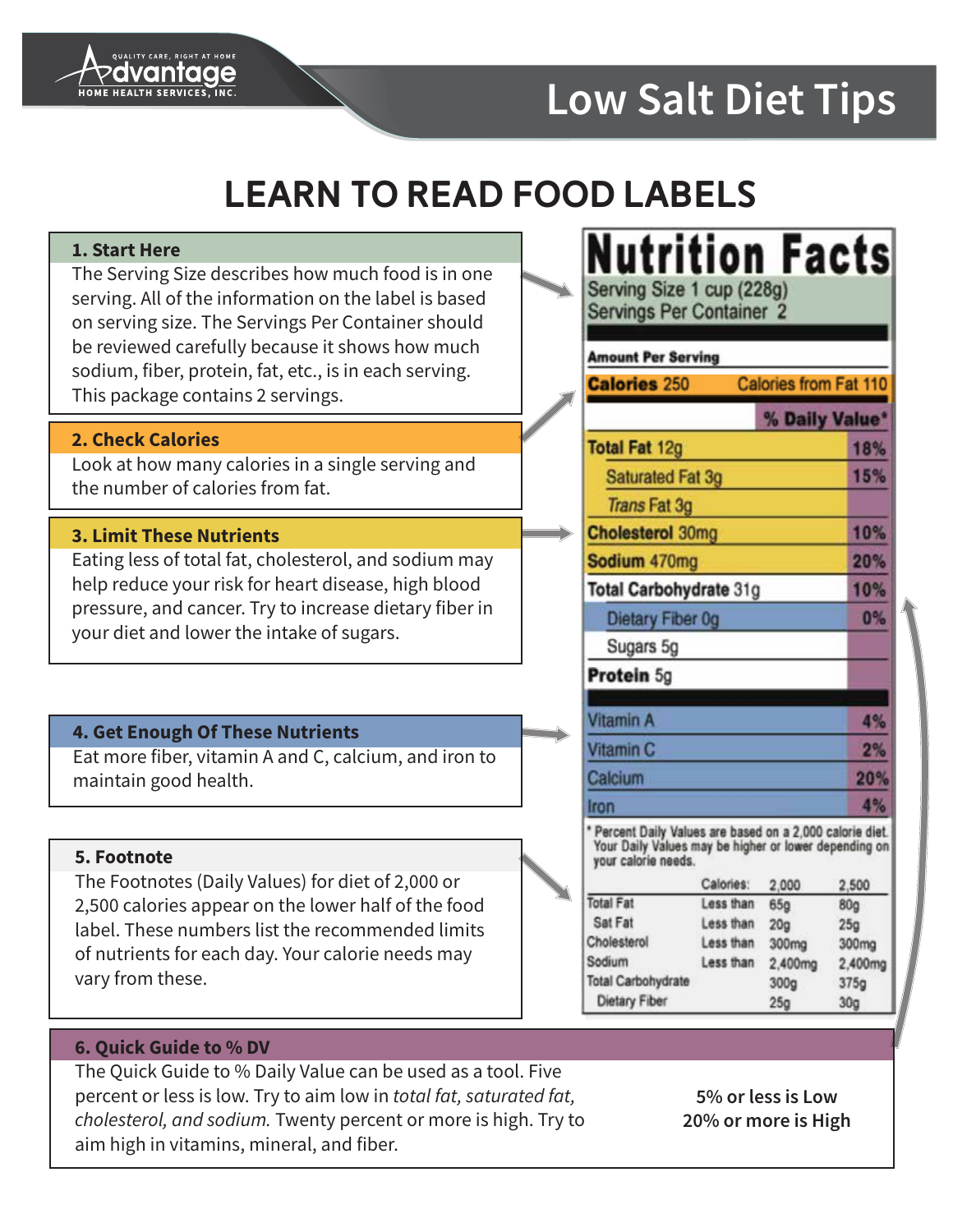

### **EXAMPLES OF LOW-SALT SPICES, HERBS, AND SEASONINGS**

| Allspice         | <b>Basil</b>      | <b>Black pepper</b>      | <b>Black pepper</b>      |
|------------------|-------------------|--------------------------|--------------------------|
| Cayenne pepper   | Celery pepper     | Chives                   | Chives                   |
| Cinnamon         | Cloves            | Cumin                    | Cumin                    |
| Curry            | Dill              | <b>Flavored extracts</b> | <b>Flavored extracts</b> |
| Fresh garlic     | Garlic powder     | Lemon juice              | Lemon juice              |
| Low-salt ketchup | Nutmeg            | Oregano                  | Oregano                  |
| Paprika          | Parsley           | Red pepper               | Red pepper               |
| Sage             | Salt substitute * | Thyme vinegar            | Thyme vinegar            |
| Ms. Dash         |                   |                          |                          |

\*Ask MD if appropriate before using

### HIGH-SALT SPICES AND SEASONINGS.



|                           |                          |                        |                   |                   | w                                     |
|---------------------------|--------------------------|------------------------|-------------------|-------------------|---------------------------------------|
| Alfredo<br>mixes          | <b>Barbecue</b><br>sauce | Celery salt            | Cocktail<br>sauce | Marinade<br>mixes | Salad<br>dressing<br>mixes            |
| Fish sauce                | Garlic salt              | Generic<br>sauce mixes | Horseradish       | Kosher salt       | Lite salt                             |
| Lite/regular<br>soy sauce | Meat<br>tenderizer       | <b>MSG</b>             | Onion salt        | Pickle relish     | Plum sauce                            |
| Poultry<br>seasoning      | Regular<br>ketchup       | Salt                   | Sea Salt          | Seasoned<br>Salt  | Teriyaki &<br>Worcestershire<br>sauce |
| <b>Steak</b><br>sauces    | Stir fry<br>mixes        | Stir fry<br>sauce      | Taco<br>sauce     | Taco<br>Seasoning |                                       |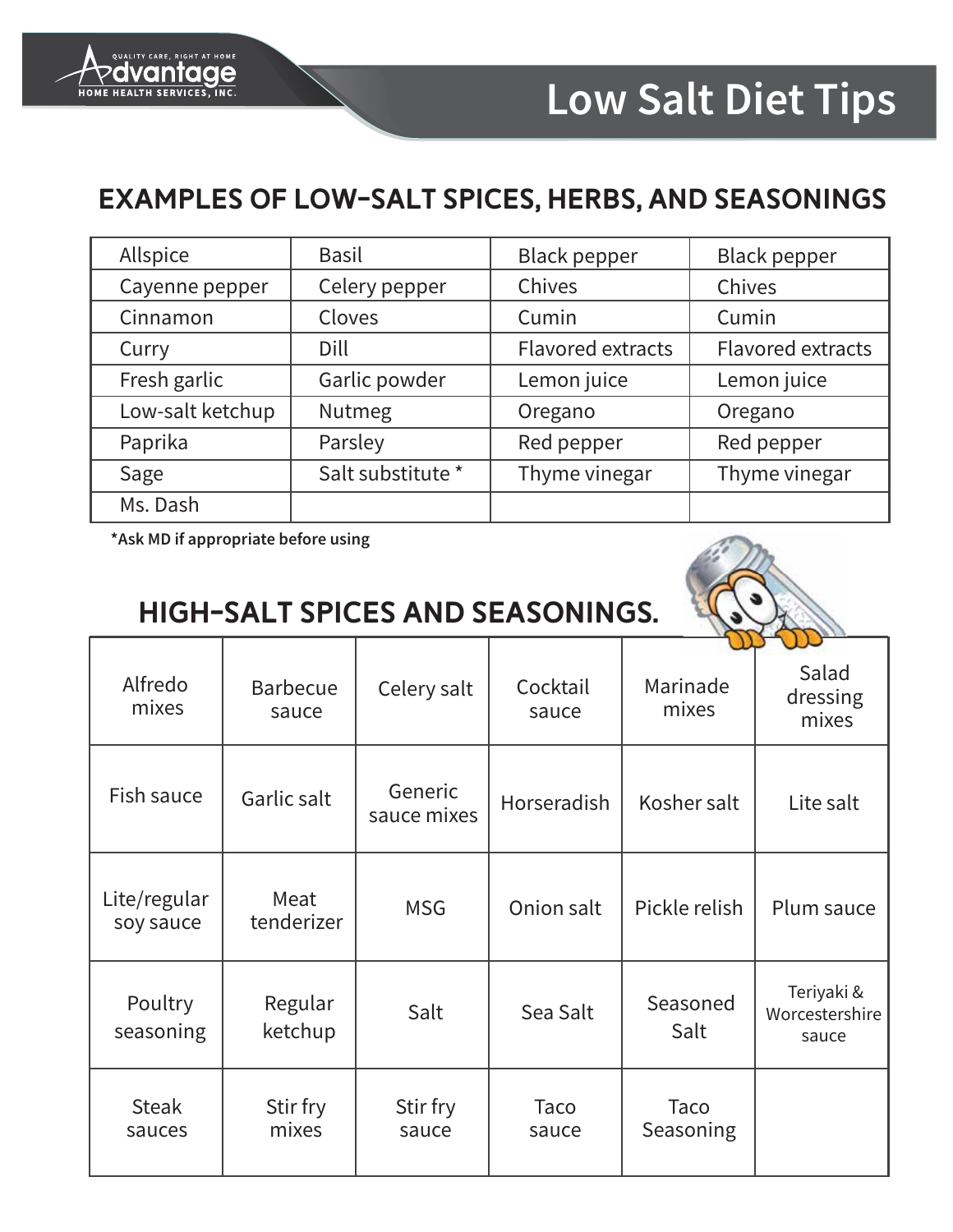

### **WHAT GOES WITH WHAT**

| <b>FOOD</b>  | <b>HERB</b>                                                                                                      |
|--------------|------------------------------------------------------------------------------------------------------------------|
| Soups        | Bay leaves, Chervile, French Tarragon, Marjoram, Parsley, Savory, Rosemary                                       |
| Poultry      | Garlic, Oregano, Rosemary, Savory, Sage                                                                          |
| <b>Beef</b>  | Bay leaves, Chives, Cloves, Cumin, Garlic, Hot Pepper, Marjoram, Rosemary, Savory                                |
| Lamb         | Garlic, Marjoram, Oregano, Rosemary, Thyme (make little slits in lamb, then insert<br>herbs and roast)           |
| Pork         | Coriander, Cumin, Garlic, Ginger, Hot Pepper, Pepper Sage, Savory Thyme                                          |
| Cheese       | Basil, Chervil, Chives, Curry, Dill, Fennel, Garlic, Chives, Marjoram, Oregano, Parsley,<br>Sage, Thyme          |
| Fish         | Chervil, Dill, Fennel, French Tarragon, Garlic, Parsley, Thyme                                                   |
| Fruit        | Anise, Cinnamon, Coriander, Cloves, Ginger, Lemon, Verbena, Mint, Rose, Geranium,<br><b>Sweet Cicely</b>         |
| <b>Bread</b> | Caraway, Marjoram, Oregano, Poppy Seed, Rosemary, Thyme                                                          |
| Vegetables   | Basil, Burnet, Chervil, Chives, Dill, French Tarragon, Marjoram, Mint, Parsley, Pepper,<br>Thyme                 |
| Salads       | Basil, Borage, Burnet, Chives, French Tarragon, Garlic, Chives, Parsley, Sorrel, Herb<br><b>Vinegar Dressing</b> |

### **DINING OUT**

- $\sqrt{\phantom{a}}$  Be an informed diner. Ask the waiter/waitress about food preparation and ingredients used to prepare the food.
- $\sqrt{\phantom{a}}$  Avoid selecting foods prepared with gravy, soy sauce, MSG (monosodium glutamate), or that are cured or smoked.
- $\sqrt{\phantom{a}}$  Do not touch the salt shaker on the table.
- $\sqrt{\phantom{a}}$  Choose fresh fruit, juice, or salad with oil and vinegar to start the meal.
- √ Order salad dressing on the side. Use sparingly. Better yet, order oil and vinegar.
- √ Avoid olives, pickles, croutons, bacon bits, cheese, mayonnaise, cream-based or marinated salads.
- √ Choose an entrée that is grilled, baked, or broiled.
- √ Select "plain" foods such as whole grain breads (instead of muffins orcroissants), baked or boiled potatoes, plain rice or pasta.
- $\sqrt{\phantom{a}}$  Need dessert? How about fresh fruit or fruit salad, gelatin, or angel food cake.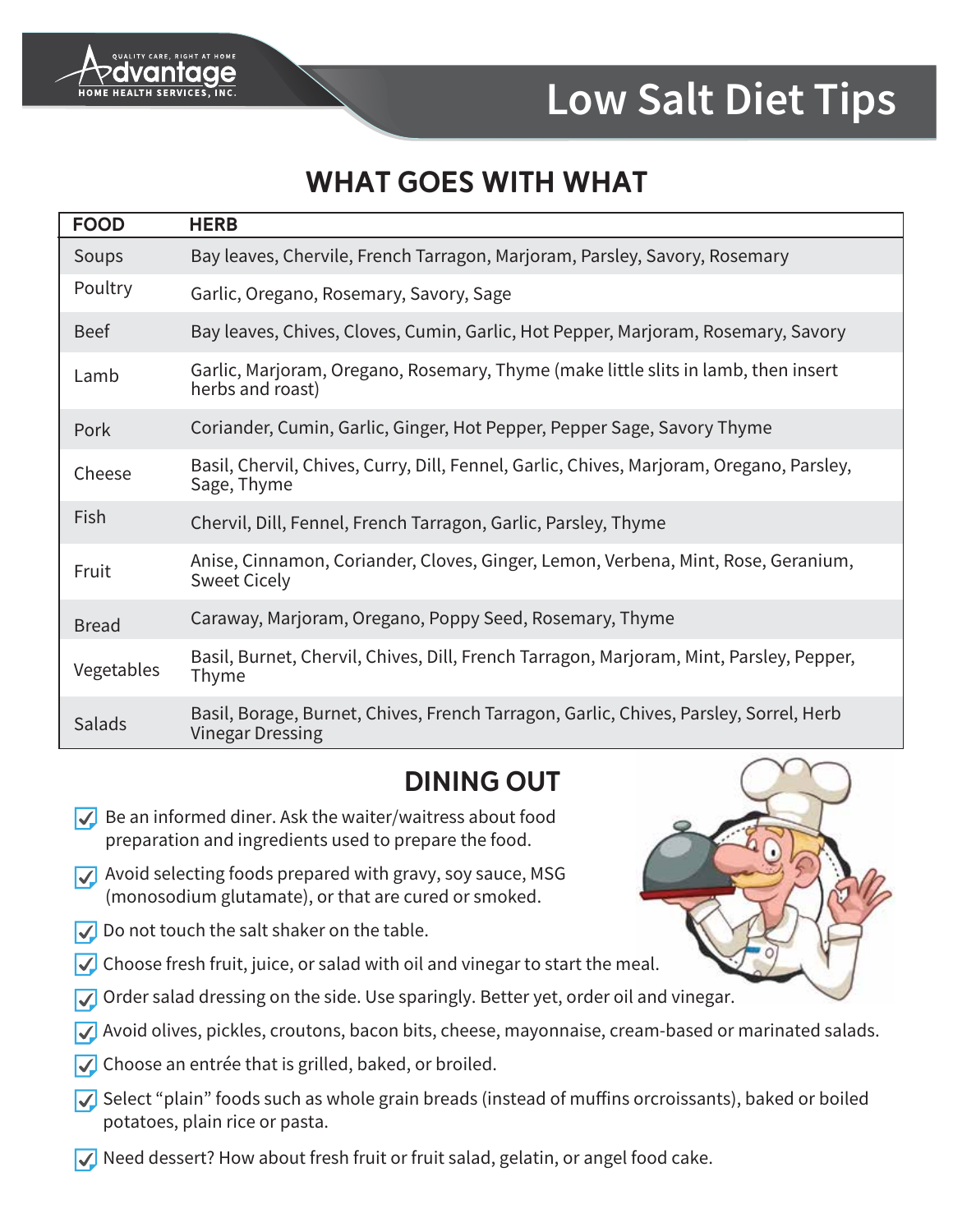



### LOW SODIUM DIET (2,000 MG OR 2 GRAMS) **FOODS ALLOWED**

#### **Beverages**

Coffee, tea, soft drinks Low sodium vegetable juice Regular fruit juices

### **Breads, Cereals and Grains**

Hot cereal without salt Puffed rice, puffed wheat, shredded wheat cereals Low sodium crackers **Tortillas** Unsalted rice, barley, pasta Unsalted air popped popcorn, pretzels, corn or tortilla chips

### Limit to 6 servings per day:

White, wheat, rye or pumpernickel bread, dinner rolls, muffins, pancakes, unsalted crackers and breadsticks, homemade bread dressing

### **Vegetables**

All fresh and plain frozen vegetables "No salt added" canned vegetables Rinsed and drained regular canned vegetables Fresh white or sweet potatoes Unsalted tomato paste Low sodium tomato sauce

**Fruits** All fresh and frozen fruits

### **Milk**

Limit to 2 servings per day: Milk, chocolate milk, yogurt, frozen yogurt

### **Meats and Meat Substitutes**

Fresh or frozen beef, lamb, pork and poultry Fish and most shellfish: canned tuna or salmon that has been rinsed Eggs and egg substitutes Low-sodium cheese Unsalted or low salt peanut butter Homemade dried beans or peas Frozen dinners with less than 600 milligrams of sodium

Limit to one serving per day:  $(1/2$  cup) cottage or ricotta cheese  $(1)$ oz.) Swiss or mozzarella cheese

### **Fats**

Butter or margarine Vegetable Oils Unsalted nuts Homemade salad dressing

Limit to one serving per day: Salad dressings, mayonnaise, or cream cheese

### **Soups**

Low sodium or homemade broths. soups with fresh or frozen vegetables